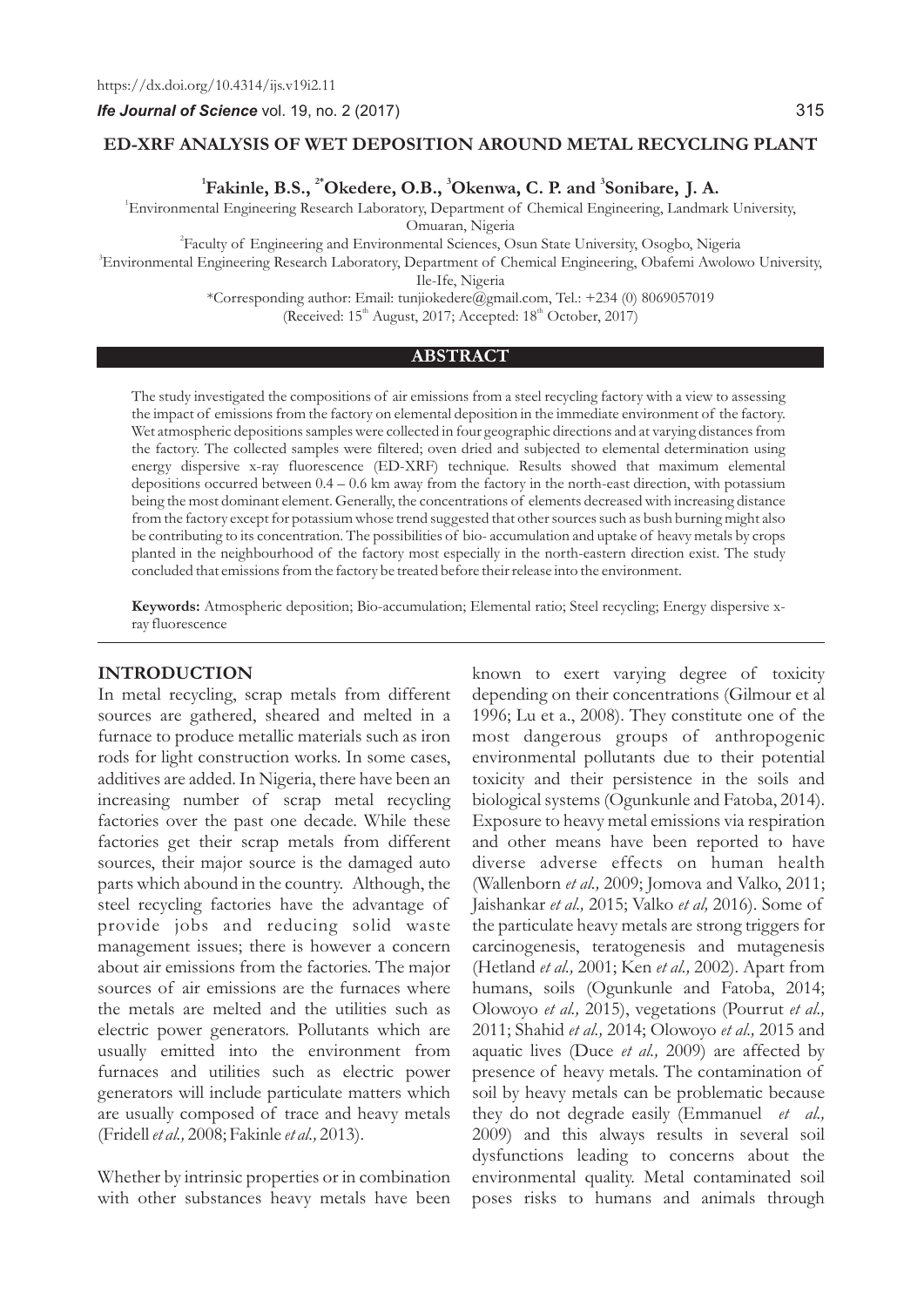ingestion of plants that have bio-accumulated toxic metals from contaminated soil (Turner, 2009). Evaluation of the levels of heavy metal deposition is consequently of vital importance.

When pollutants get into the atmosphere, they may spend days, weeks, months or even years depending on their size and residence time before getting deposited. The process of how contaminants travel in the atmosphere has become a subject of significant scientific research. Quite a number of studies have pointed to importance of atmospheric deposition whether wet or dry as a major pathway through which pollutants are removed from the atmosphere (Duce *et al.,* 2009; Huston *et al.,* 2009; Maina *et al.,* 2013). Urban storm water is an important pathway for the transport of pollutants generated by anthropogenic activities. Substances present on particles, such as most heavy metals generally have relatively short residence times (days to a few weeks) and their removal, either by wet or dry deposition to the soil surface, will generally be on a local to regional scale (Duce *et al,* 2009). Measurement of atmospheric depositions is thus a good approach for determination of pollutants and how far they have been transported by atmospheric processes.

Among the available analytical procedures, the multi-elemental capability of the Energy Dispersive X-Ray Fluorescence (ED-XRF) technique and its suitability for aerosol studies has been demonstrated by researchers (Adejumo *et al.,* 1994; Omatola *et al,* 2009; RTI, 2009). XRF technology provides one of the simplest, most accurate and cost effective analytical methods for the determination of the chemical composition of wide varieties of substances including solid and liquid samples (John et al., 2001). To be specific, it has found useful applications in the investigation of mineral compositions of soils and construction materials. It is also used for research in archaeology, geochemistry and forensic sciences. Other advantages of XRF include; its ability to detect concentration limits at the subppm level as well as measurement of concentrations of up to 100% easily and simultaneously (Jenkins, 1999). It is a reliable and non-destructive technique that does not require complex sample preparation procedures.

Majority of atmospheric deposition studies in Nigeria have focused on cement industries (Adejumo *et al.,* 1994; Maina *et al.,* 2013; Ogunkunle and Fatoba, 2014) and traffic related pollutions. Also, the study areas for air pollution measurements have been largely skewed towards highly populated and industrialized regions of the country. However, there has been tremendous increase in the number of metal recycling plants in Nigeria over the past decades some of which are located in the near rural areas that are originally alien to pollution from industrial sources. This may not be unconnected with availability of scrap metals from used automobiles with short life span which have now flooded the Nigerian market.

The primary purpose of this paper is to characterize qualitatively and quantitatively the wet atmospheric deposition of some trace and heavy elements around a metal recycling factory in Ile-Ife, Nigeria and to look at their spatial spread along four geographic directions. Information about atmospheric deposition for this region is not presently available.

# **METHODOLOGY**

# **Description of study area.**

The study area is a scrap metal recycling factory in Ife Central Local Government Area, Osun State of Nigeria (Figures 1a-c). Ile-Ife, an ancient town in Osun State, South-Western Nigeria is located between coordinates 7°28'N and 4°34'E. It has four Local Governments two of which are located at the heart of Ile-Ife town. The two Local Government Areas within the heart of the agrarian society have a total population of about 355,818 people according to 2006 population census figures which was that last official head count in the country. While the study area is not essentially a rural settlement, it lacks the features of an urban city which is often characterized by proliferation of industries.

# **Sampling**

Wet atmospheric depositions were collected within and outside the metal recycling factory using deposition gauges fashioned after a British Standard deposit gauge (BS1747). Each comprised a cylindrical jar 15 cm high, 20 cm in diameter half filled with distilled water and mounted on 1.2 m high iron tripod with a concrete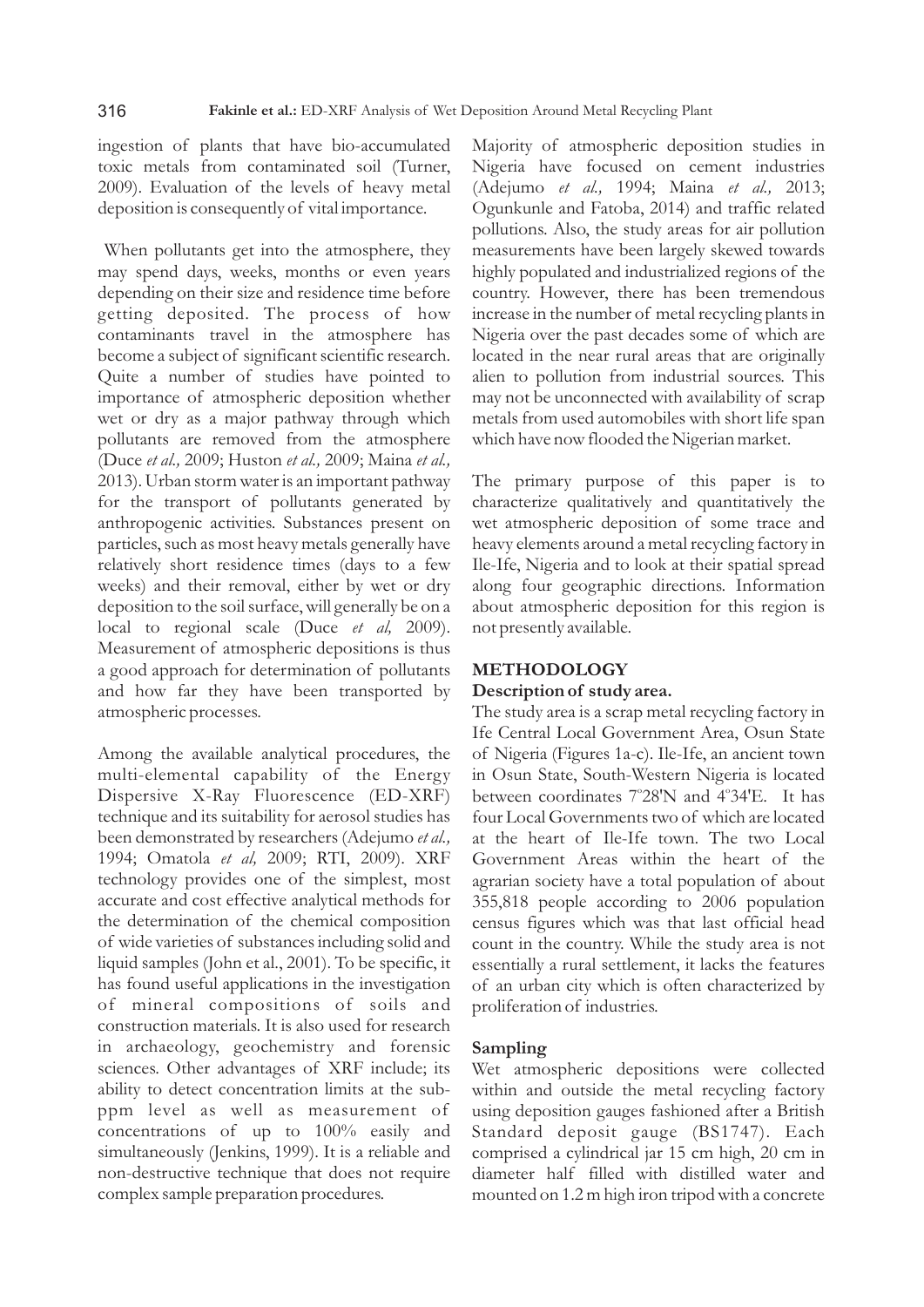slab base to avoid being blown away by wind. The deposition gauges were changed weekly and the measurements were taken for 2 months at the factory premises and at various distances (0- 1.2km) around and away from the factory. The distance 0.0- 0.2 km represented locations within the factory while others represented distances away from the factory. The deposition sample was filtered in order to collect the particulate matter on a pre-weighed filter paper. The wet filter paper was dried to a constant weight at 105°C and reweighed.

#### **Analytical Technique**

Elemental analysis of the samples were done at the Center for Energy Research and Development, Obafemi Awolowo University, Ile-Ife Nigeria using Energy Dispersive X-Ray Fluorescence Spectroscopy (EDXRF) system link Analytical XR model coupled with computer based MCA which controls the sample holder and data acquisition. The X-ray beam was produced from a tube with Ag anode. Si/Li semiconductor detector detects the characteristic X-ray from the sample at 90° relative to the incident rays. Calibration of the system was done using single element standards provided by the manufacturer. Samples for EDXRF analysis were mounted on disposable XRF sample holders and measured for 1200 s with an accelerating voltage of 25.0 kV and a current of 0.050 mA. The analysis was carried out at these settings because the elements of

interest have their characteristic X-rays within the energy range selected. The elements that were determined include K, Ca, Ti, V, Mn, Fe, Ni, Cr, Cu and Zn.

#### **RESULTS AND DISCUSSION**

The results of ED-XRF analysis of wet depositions collected around the metal recycling factory are summarized in Tables 1- 4. The mean concentrations of the elements in the northeastern direction (Table 1) over 0.0 - 1.2 km radius from the factory ranged between 41.472 - 95.30; 11.03 - 23.81; 20.18 -52.09; 17.42-56.58; 22.84 - 53.53; 31.92- 40.73; 18.80 - 28.92 and 28.13 - 40.96  $\mu$ g/cm<sup>2</sup> for K, Ca, Ti, Mn, Fe, Ni, Cu and Zn, respectively while the corresponding concentrations of the elements in the wet deposition samples collected in the south-eastern direction (Table 2) ranged between 31.00 - 49.31; 11.03- 23.81; 20.18- 52.09; 17.42- 56.58; 22.84 - 53.53; 31.92- 40.73; 18.80- 28.92 and 28.13- 45.03  $\mu$ g/cm<sup>2</sup>, respectively. The ED-XRF analysis of the samples collected in the south-western direction of the factory gave concentrations of K, Ca, Fe, Ni, Cu and Zn ranging between 22.94 - 34.53; 2.90 - 5.22; 0.24 - 1.89; 9.37 - 31.57; 13.24 - 18.62 and 11.38 - 18.06  $\mu$ g/cm<sup>2</sup>, respectively while the range of concentrations of the elements for samples collected from the north-western direction were 21.73- 28.24; 0.21- 2.90; 0.11- 0.91; 8.01- 29.93; 9.51 - 16.97 and 9.39 - 17.53  $\mu$ g/cm<sup>2</sup>.

Table 1: Concentration of element in wet deposition along north-eastern direction ( $\mu$ g/cm<sup>2</sup>)

| km          | K                 | Ca               | Ti                | V               | Mn               | Fe               | Ni               | Cr.             | Cu               | Zn                |
|-------------|-------------------|------------------|-------------------|-----------------|------------------|------------------|------------------|-----------------|------------------|-------------------|
| $0.0 - 0.2$ | $49.03+2.51$      | $20.17\pm3.12$   | $41.35 \pm 24.15$ | $5.81 \pm 0.15$ | $46.32\pm3.61$   | $43.24 \pm 2.37$ | $38.23 \pm 5.71$ | $4.00 \pm 1.23$ | $27.17\pm3.55$   | $39.41 \pm 2.79$  |
| $02-04$     | $52.52 \pm 10.11$ | $23.81 \pm 3.25$ | $48.73\pm4.42$    | $5.92 \pm 1.92$ | $56.58\pm4.14$   | $51.00\pm3.22$   | $40.73 \pm 3.01$ | $415+017$       | $2828+257$       | $40.96 \pm 3.28$  |
| $0.4 - 0.6$ | $9530+1405$       | $14.91 \pm 1.96$ | $52.09\pm4.55$    | $0.33 \pm 0.03$ | $40.01\pm3.19$   | $53.53 \pm 3.38$ | $39.76 \pm 2.50$ | $9.50 \pm 1.87$ | $2892+189$       | $45.03\pm3.52$    |
| 0.6-0.8     | $45.67 \pm 10.31$ | $14.29 \pm 2.22$ | $41.37\pm3.65$    | $0.17 \pm 0.01$ | $35.74 \pm 4.98$ | $42.55+2.69$     | $38.97 \pm 2.50$ | $1.07 \pm 0.01$ | $2737+176$       | $40.337 \pm 3.27$ |
| $0.8 - 1.0$ | $70.13 \pm 7.91$  | $11.13 \pm 1.94$ | $2518+193$        | ND.             | $18.98 \pm 1.95$ | $2353+198$       | $32.87 \pm 2.65$ | ND.             | $22.06\pm2.15$   | $30.68 \pm 2.71$  |
| $1.0 - 1.2$ | $41.47 \pm 7.52$  | $11.03 \pm 2.00$ | $20.18\pm2.19$    | ND.             | $17.42 \pm 1.98$ | $22.84 \pm 1.48$ | $31.92 \pm 2.44$ | ND.             | $18.80 \pm 1.77$ | $28.13 \pm 2.16$  |

Table 2: Concentration of element in wet deposition along south-eastern direction ( $\mu$ g/cm<sup>2</sup>)

| km          |                                  | Ca                                                         | Ti                  |      | Mn                                                    | Fe                                                                            | Ni                                   | €.r | Cu                                  | Zn               |
|-------------|----------------------------------|------------------------------------------------------------|---------------------|------|-------------------------------------------------------|-------------------------------------------------------------------------------|--------------------------------------|-----|-------------------------------------|------------------|
| $0.0 - 0.2$ |                                  | $31.00\pm6.77$ $10.74\pm1.96$ $15.72\pm2.01$ $0.12\pm0.02$ |                     |      | $15.16 \pm 1.92$ $20.44 \pm 1.36$ $31.60 \pm 2.04$ ND |                                                                               |                                      |     | $1812\pm178$                        | $27.39 \pm 2.33$ |
| $0.2 - 0.4$ | $39.16\pm7.84$ 9.78 $\pm2.10$    |                                                            | $11.73 \pm 1.73$ ND |      | $11.85 \pm 1.87$                                      | $19.51 \pm 2.04$ $30.43 \pm 2.39$ ND                                          |                                      |     | $17.90 \pm 1.62$ 18.77 $\pm$ 1.23   |                  |
| $04-06$     | $33.64\pm9.15$ 9.29 $\pm1.89$    |                                                            | $11.50 \pm 1.81$    | - ND |                                                       | $10.52\pm0.79$ $17.07\pm1.92$ $28.03\pm1.79$ ND $17.84\pm1.22$ $17.67\pm1.15$ |                                      |     |                                     |                  |
| $0.6 - 0.8$ | $49.31 \pm 8.14$ $8.61 \pm 1.46$ |                                                            | $10.17 \pm 1.92$ ND |      |                                                       | $10.44\pm1.58$ $14.71\pm1.58$ $27.97\pm2.25$ ND                               |                                      |     | $16\ 72 \pm 1\ 26$ 11.50 $\pm$ 0.80 |                  |
| $0.8 - 1.0$ | 34 64±6 78                       | $8.03\pm2.96$                                              | $8.84\pm0.83$       | ND.  | $823 \pm 168$                                         |                                                                               | $10.12 \pm 1.32$ $26.55 \pm 2.13$ ND |     | $1669\pm155$                        | 900±130          |
| $1.0 - 1.2$ | $31.00\pm2.96$                   | $6.00 \pm 1.04$                                            | $799 \pm 0.51$      | ND.  | $6.73 \pm 1.88$                                       | $8.15 \pm 2.35$                                                               | $20.01 \pm 1.32$                     | ND. | $16.00 \pm 1.89$                    | $897\pm126$      |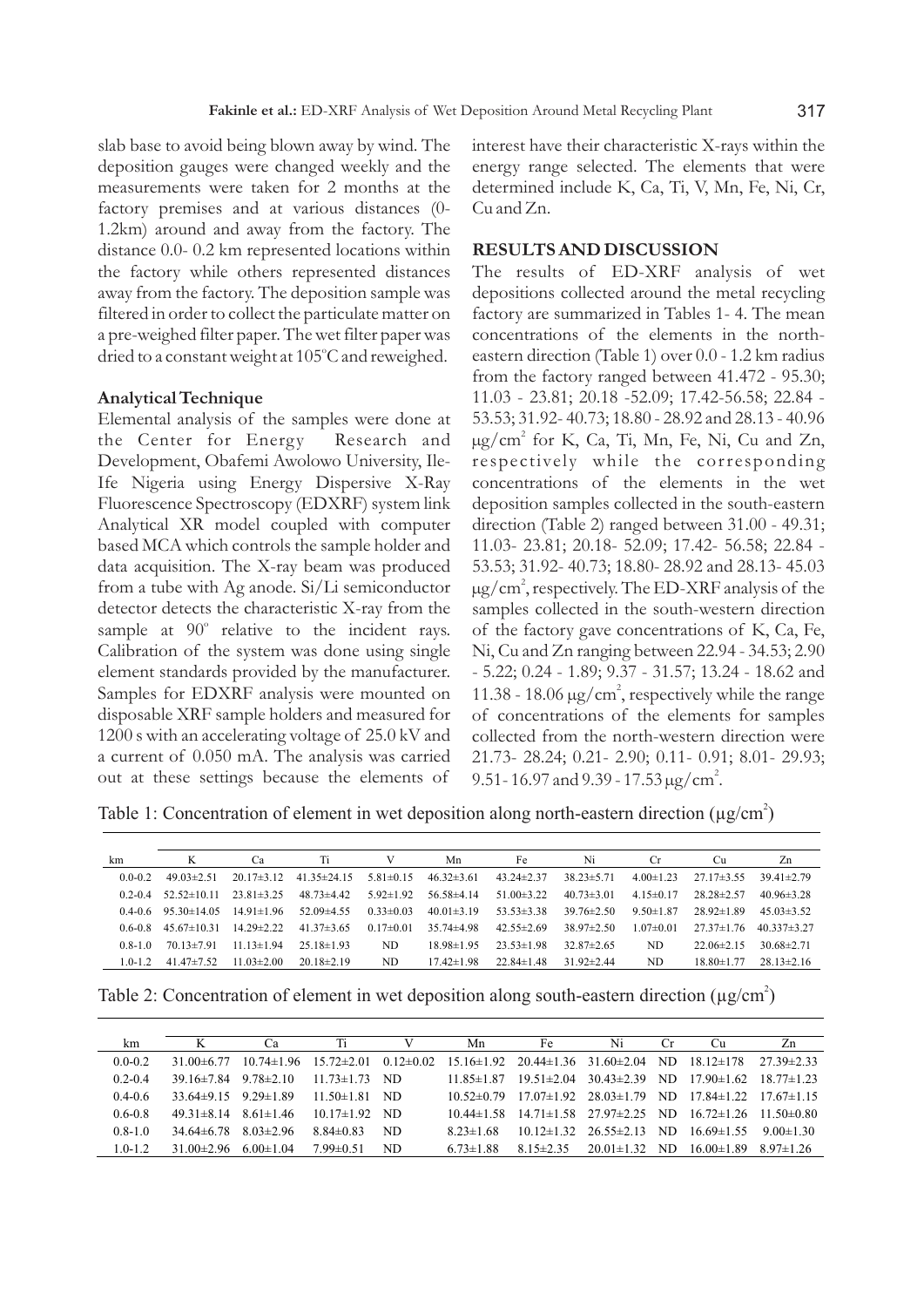| km          | K                                                | Ca              | Ti              | v    | Mn              | Fe               | Ni              | Cr. | Cu.                                                   | Zn               |
|-------------|--------------------------------------------------|-----------------|-----------------|------|-----------------|------------------|-----------------|-----|-------------------------------------------------------|------------------|
| $0.0 - 0.2$ | $23.05\pm2.14$ $5.22\pm0.60$ $2.35\pm0.43$ ND    |                 |                 |      | $5.12 \pm 1.48$ | $1.89 \pm 0.12$  |                 |     | $31.57\pm2.58$ ND $18.62\pm1.64$                      | $18.06 \pm 1.95$ |
| $0.2 - 0.4$ | $28.35\pm 6.28$                                  | $4.45 \pm 0.53$ | $0.11 \pm 0.01$ | - ND | $4.52 \pm 0.45$ | $0.9 \pm 0.06$   |                 |     | $29.48\pm2.86$ ND $17.56\pm1.71$ $17.91\pm1.74$       |                  |
| $0.4 - 0.6$ | $25.92 \pm 5.53$ $3.78 \pm 1.19$ $0.11 \pm 0.03$ |                 |                 | - ND | $1,50+0,01$     | $0.85 \pm 0.053$ |                 |     | $27.49 \pm 2.18$ ND $17.06 \pm 2.10$ $17.17 \pm 1.68$ |                  |
| $0.6 - 0.8$ | $22.94\pm 6.39$ $3.68\pm 0.38$                   |                 | $0.10 \pm 0.01$ | ND   | ND.             | $0.44\pm0.03$    |                 |     | $25.91\pm2.08$ ND $16.47\pm1.95$ $15.33\pm1.73$       |                  |
| $0.8 - 1.0$ | $31.00\pm2.80$                                   | $3.58 \pm 0.48$ | ND.             | ND   | ND.             | $0.29 + 0.02$    | $1723+211$      |     | ND $16.10\pm1.61$ $13.99\pm1.42$                      |                  |
| $1.0 - 1.2$ | $34.53\pm 6.25$ $2.90\pm 0.89$                   |                 | - ND            | ND   | ND              | $0.24 \pm 0.02$  | $9.37 \pm 1.08$ | ND. | $13.24 \pm 2.13$ $11.38 \pm 0.81$                     |                  |

Table 3: Concentration of element in wet deposition along south-western direction ( $\mu$ g/cm<sup>2</sup>)

Table 4: Concentration of element in wet deposition along north-western direction ( $\mu$ g/cm<sup>2</sup>)

| km          | K                | Ca   | Ti              | V   | Mn              | Fe              | Ni               | Сr  | Cu               | Zn               |
|-------------|------------------|------|-----------------|-----|-----------------|-----------------|------------------|-----|------------------|------------------|
| $0.0 - 0.2$ | $25.039\pm2.18$  | 29   | $1.12 \pm 0.01$ | ND. | $3.23 \pm 0.09$ | $0.91 \pm 0.01$ | $29.93 \pm 1.91$ | ND. | $16.97\pm1.16$   | $17.53 \pm 1.15$ |
| $0.2 - 0.4$ | $22.17\pm5.12$   | 2.73 | ND.             | ND. | $1.62 \pm 0.10$ | $0.72 \pm 0.01$ | $25.91\pm 2.01$  | ND  | $16.40 \pm 1.58$ | $13.63 \pm 0.91$ |
| $0.4 - 0.6$ | $28.24 \pm 2.50$ | 1.98 | ND.             | ND. | ND              | $0.61 \pm 0.01$ | $1891\pm181$     | ND. | $16.34 \pm 1.76$ | $11.38 \pm 0.81$ |
| $0.6 - 0.8$ | $21.73 \pm 2.00$ | 1.31 | ND.             | ND. | ND.             | $0.37\pm0.03$   | $10.21 \pm 2.13$ | ND  | $13.21 \pm 0.91$ | $10.63 \pm 0.74$ |
| $0.8 - 1.0$ | $26.91\pm 2.62$  | 0.21 | ND.             | ND. | ND.             | $0.19 \pm 0.02$ | $8.17 \pm 1.60$  | ND  | $10.21 \pm 1.13$ | $10.09 \pm 1.16$ |
| $1.0 - 1.2$ | $27.25\pm 6.19$  | 0.21 | ND              | ND  | ND              | $0.11 \pm 0.01$ | $8.01 \pm 2.04$  | ND  | $9.51 \pm 3.12$  | $9.39 \pm 1.27$  |
|             |                  |      |                 |     |                 |                 |                  |     |                  |                  |

With the exception of the north-eastern direction the maximum concentrations of all elements except K, in all other directions were generally at the maximum within the factory  $(0.0 - 0.2 \text{ km})$  as summarized in Tables 1- 4. These concentrations were observed to progressively thin out (decrease) with increasing distance from the factory in all directions. K and Ni were generally observed to have fairly higher concentrations around the factory in all directions more than any other elements while V and Cr had the least concentrations and were virtually not present in the wet atmospheric deposition samples collected except in the north-eastern direction. Even in the north-eastern direction, V and Cr were not detected in the samples collected at distances beyond 0.8 km.

The maximum values of the deposited elements were observed to occur between 0.4 - 0.6 km away in the north-eastern direction of the factory (Table 1). In Nigeria, there are two prevailing winds. The first is the north-east trade wind from the Sahara which is prevalent during the dry season while the second is the south westerly wind which dominates the rainy season. The present study was carried out in the rainy season; hence, it was not a coincidence that the flux of pollutants from the factory was observed to be towards north –eastern direction because of the prevalence of south westerly wind during this period. This may be responsible for the observed

higher concentrations of the elements in the north-eastern direction than any other direction. It thus means that the flux may be higher in the South-Western direction in the dry season when north east trade wind from the Sahara is prevalent. With the exception of K; all other elements were observed to diminish in concentration after 0.6 km away from the factory; an indication that most of the pollutants were washed down by wet deposition before reaching 1 km radius. Since the maximum wet atmospheric deposition rate around the factory occurred between 0.4 -0.6 km in the north-eastern direction, the elemental balance in the soil around this region is likely to be influenced. The soils are expected to be richer in the elements present in the sample than soils at other locations around the factory.

The concentrations of K were observed to be generally high in all directions and there is no specific trend to associate it with the factory's activities. There is therefore the possibility of other sources contributing to the observed concentrations of K. Since the Ile – Ife town where the study area is located is an agrarian community; there is the possibility of bush burning. Bush and biomass burning have been reported to emit considerable amount of K (Lewis et al., 1988; Cheng et al., 2000). The elemental ratio K/Fe is sometimes used to indicate presence of pollutants from bush and biomass burning most especially for agricultural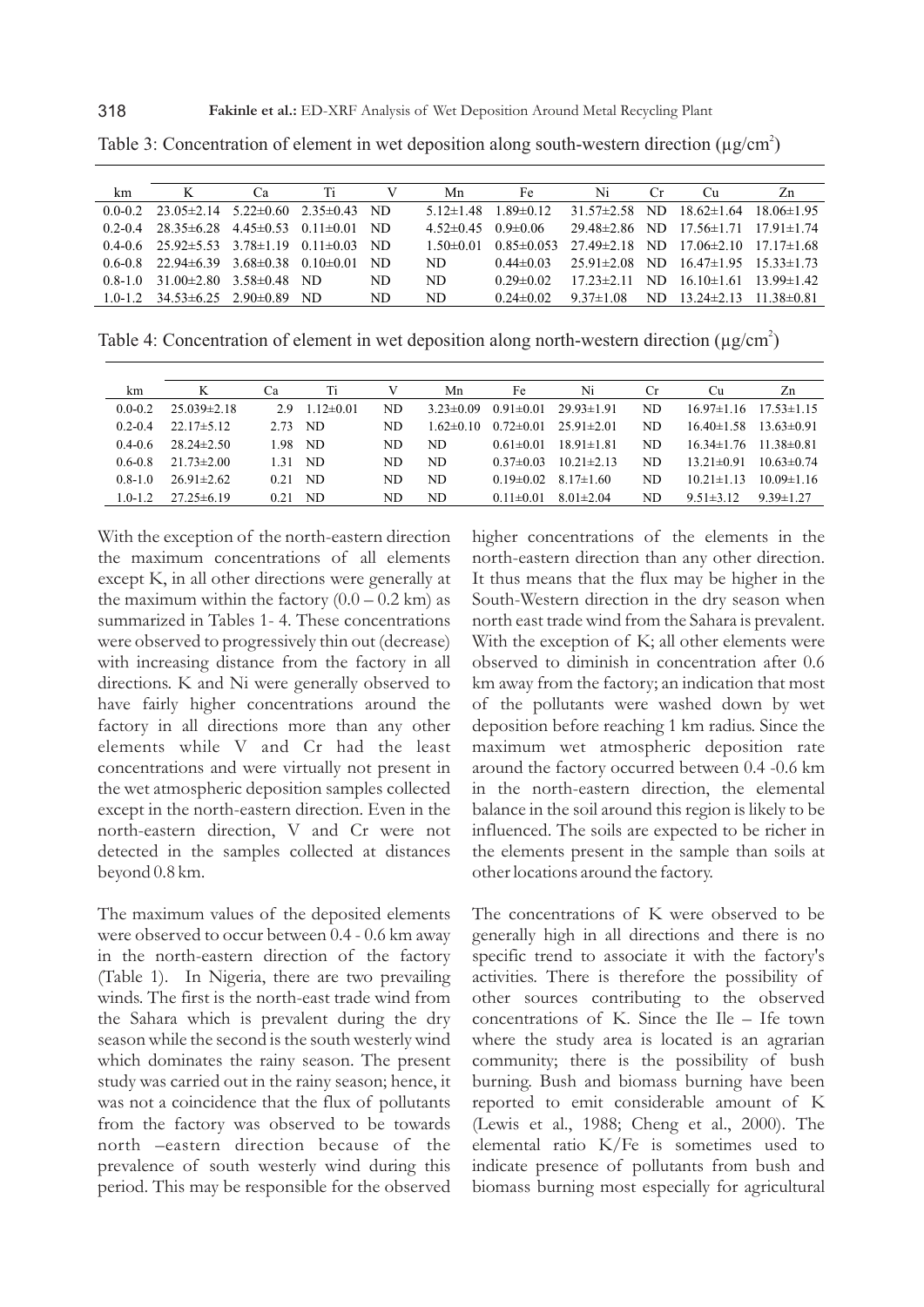purposes. A ratio K/Fe that is greater than 0.45 is reported to suggest a signature for bush and biomass burning (Lewis et al., 1988). Table 5 summarizes the elemental ratio K/Fe for all the wet atmospheric deposition samples collected at all directions and distances. In all cases, the ratio K/Fe was found to be greater than 0.45 an indication that bush and biomass burning might have contributed to the observed levels of K.

| km          | NE    | <b>SE</b> | <b>SW</b> | NW     |
|-------------|-------|-----------|-----------|--------|
| $0.0 - 0.2$ | 1.131 | 1.52      | 12.2      | 27.5   |
| $0.2 - 0.4$ | 1.02  | 2.01      | 31.5      | 30.8   |
| $0.4 - 0.6$ | 1.78  | 1.97      | 51.8      | 46.3   |
| $0.6 - 0.8$ | 1.07  | 3.35      | 52.1      | 58.7   |
| $0.8 - 1.0$ | 2.98  | 3.42      | 106.9     | 141.63 |
| $1.0 - 1.2$ | 1.81  | 3.8       | 143.9     | 247.7  |

Table 5: Elemental ratio of K/Fe



Figure 1a: Map of Nigeria showing Osun State Figure 1b: Map of Osun State showing Ile-Ife





Figure 1c: Map of Local Governments in Ile-Ife (Ajala and Olayiwola, 2013)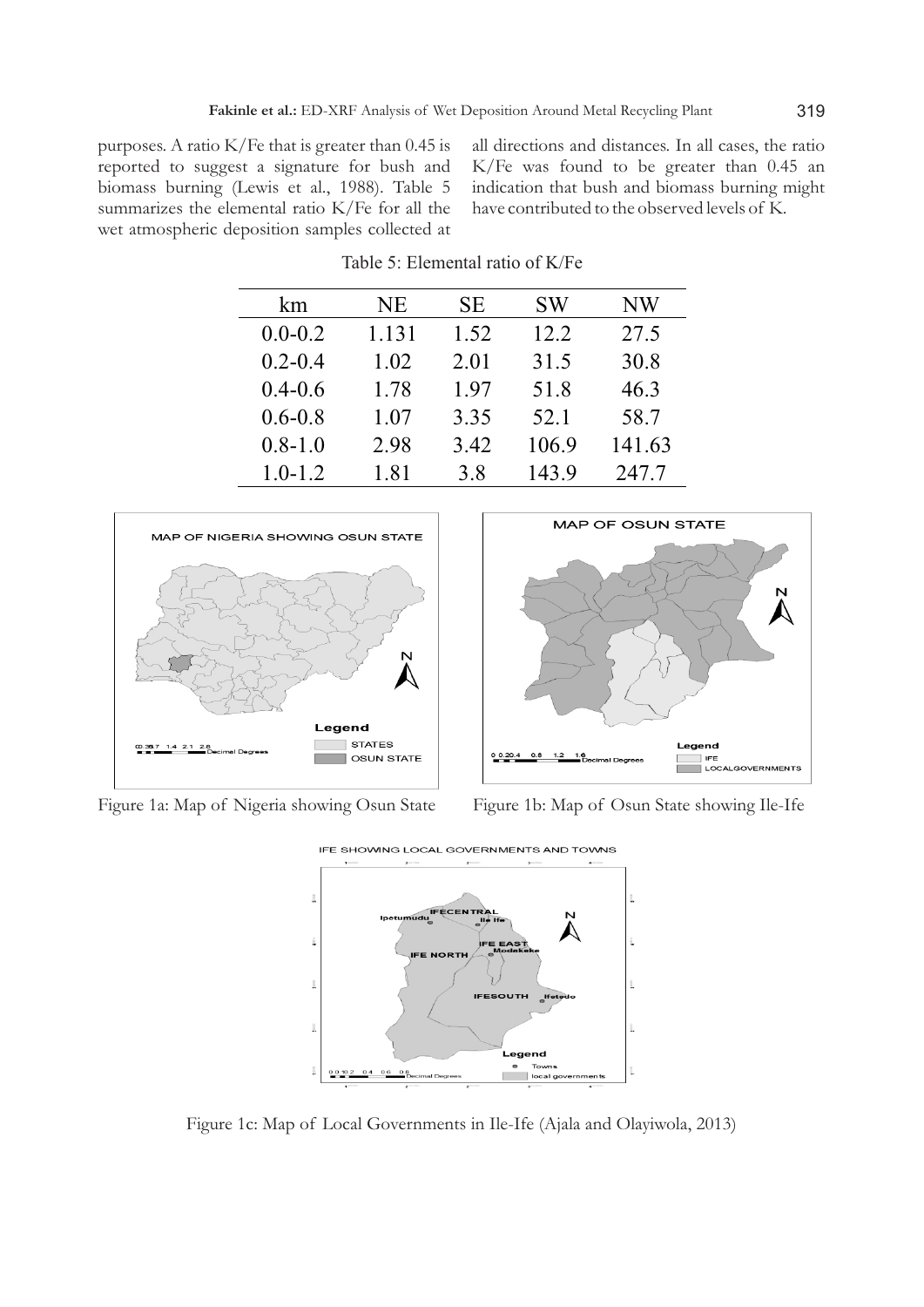# **CONCLUSION**

In this study, ED-XRF analysis of wet atmospheric deposition samples was carried out in order to ascertain the elemental compositions and the spatial spread of air emissions from a steel recycling factory in Ile-Ife, Nigeria a town originally alien to industrial pollutions. Maximum concentrations of all elements were obtained between 0.4 - 0.6 km in the north-eastern direction of the factory. The study concluded that the deposition of elements at this distance will influence the soil elemental balance. Heavy metals in soils are known to bio-accumulate in plants; hence, humans can take up such elements through consumption of crops grown in such areas. With the exception of potassium, the concentrations of all elements were observed to decrease progressively with increasing distance from the factory. Among all the elements investigated, K was observed to have the highest concentrations and these were with no particular trend. The elemental ratio K/Fe having values greater than 0.45 in all cases suggested that in addition to the factory's activities; bush burning as an agricultural practice might also be contributing to the observed levels of K in the study area.

# **REFERENCES**

- Adejumo, J.A., Obioh, I.B., Ogunsola, O.J., Akeredolu, F.A., Olaniyi, H.B., Asubiojo, O.I., Oluwole, A.F., Akanle, O.A. and Spyrou, N.M. (1994) Atmospheric deposition of major, minor and trace elements within and around three cement factories. Journal of Radioanalytical and Nuclear Chemistry 179 (2):195-204.
- Ajala, O.A. and Olayiwola, A. M. (2013) Assessment of the growth of Ile-Ife, Osun State, Nigeria using multi temporal imageries. Journal of Geography and Geology 5(2): 43-54.
- Cheng, Z.L, Lam, K.S., Chan, L.y., Wang, T. and Cheng, K.K. (2000) Chemical characteristics of aerosol at coastal station in Hong Kong. Atmospheric Environment 34(17): 2771-2783.
- Culicov, O. A., Frontasyeva, M. V., Steinnes, E., Okina, O. S., Santa, Z. and Todoran, R. (2002) Atmospheric deposition of heavy metals around the lead and copper-zinc smelters in Baia Mare, Romania, studied

by the moss biomonitoring technique, smelters in Baia Mare, Romania, studied by the moss biomonitoring technique, Journal of Radioanalytical and Nuclear Chemistry 254(1):109–115.

- Duce, R. A., Galloway, J. N. and Liss, P.S. (2009) The impacts of atmospheric deposition to the ocean and marine ecosystems and climate. World Meteorological Organization Bulletin 58(1):61-66.
- Emmanuel, E., Pierre, M.G. and Perrodin, Y. (2009) Groundwater contamination by microbiological and chemical substances released from hospital wastewater: Health risk assessment for drinking water consumers. *Environment International* 35, 718–726.
- Fakinle, B.S., Sonibare, J.A., Akeredolu, F.A., Okedere, O.B. and Jimoda, L.A. (2013) Toxicity potential of particulates in the airshed of haulage vehicle park, Global NEST, 15 (4):466-473
- Fridell E., Steen E. and Peterson K. (2008) Primary Particles in Ship Emissions, *Atmospheric Environment*, **42**, 1160-1168.
- Gilmour P.S., Brown D.M., Lindsay T.G., Beswick P.H., MacNee W. and Donaldson K. (1996) Adverse health effects of PM10 particles: involvement of iron in generation of hydroxyl radical, *Occupational and Environmental Medicine*, 53, 817–822.
- Hetland, R.B., Myhre, O., Lag, M., Hongve, D., Schwarze, P.E. and Refsnes, M. (2001). Importance of soluble metals and reactive oxygen species for cytokine release induced by mineral particles. Toxicology 165: 133-144.
- Huston, R., Chan, Y.C., Gardner, T., Shaw, G. and Chapman, H. (2009) Characterisation of atmospheric deposition as a source of contaminants in urban rainwater tanks. Water research 43, 1630-1640.
- Maina, H.M., Egila, J.N., Nkafamiya, I.I. and Shagal, M.H. (2013) Impact of cement dust deposition on the elemental composition of soils in the vicinity of Ashaka cement. International Research Journal of Agricultural Science and Soil Science 3(2):66-74.

Jaishankar, M., Tseten, T., Anbalagan, N., Mathew,